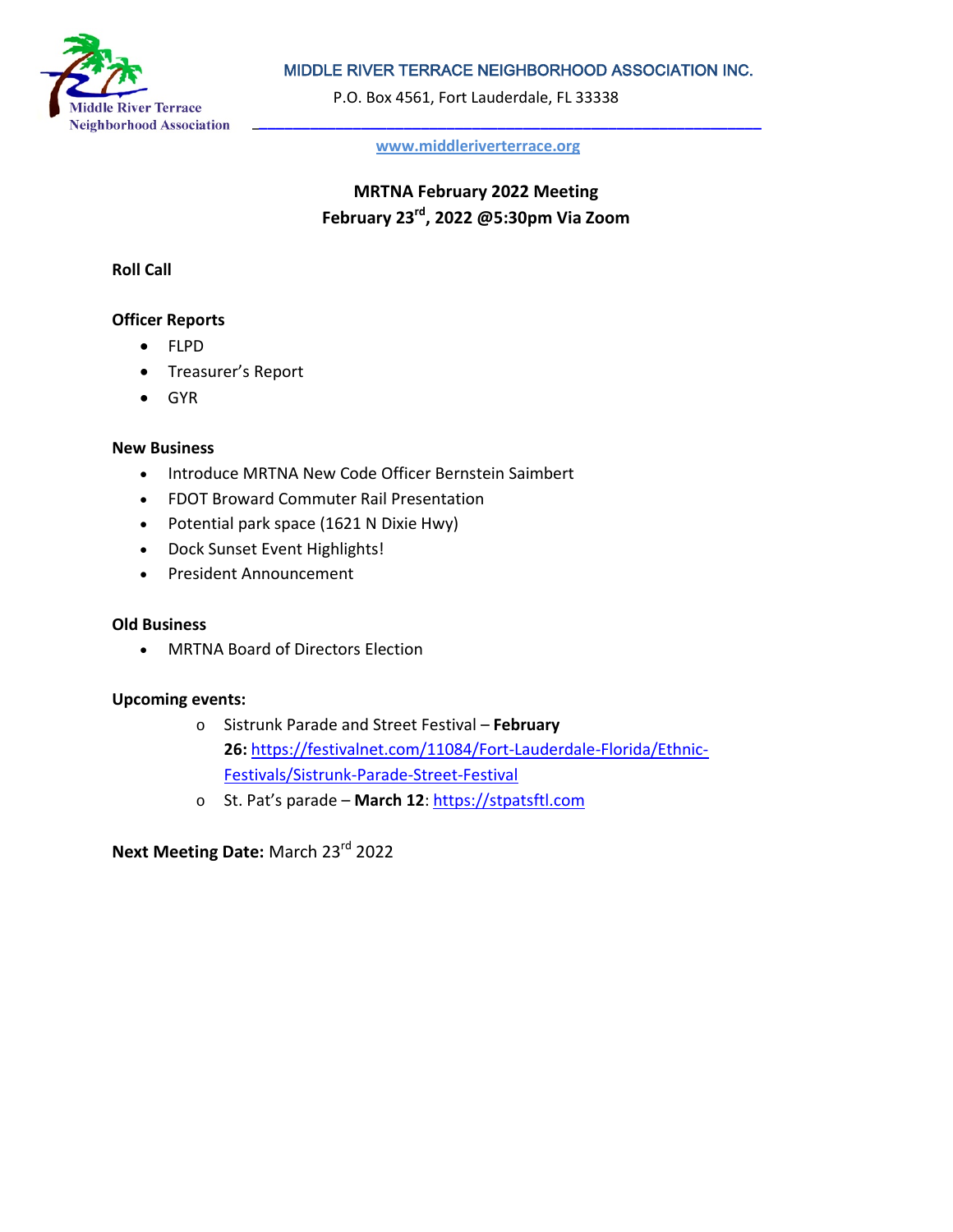

# MIDDLE RIVER TERRACE NEIGHBORHOOD ASSOCIATION INC.

P.O. Box 4561, Fort Lauderdale, FL 33338

**[www.middleriverterrace.org](about:blank)**

## **Candidate Bios:**

### **MRTNA President**

**Troy Liggett** lives on NE 17th Court with his husband, Marco Hernandez, and their two dogs, Iris and Isaac. He is an Indiana native, where he lived until he moved to Washington, D.C., in 2009. Troy and Marco met and married in D.C., and moved to Middle River Terrace in 2016. He is Senior Litigation Counsel with the U.S. Department of Justice. He enjoys gardening/landscaping and rowing his single scull on the Middle River.

# **MRTNA Vice President**

**Chris Casey,** currently a senior executive at Popular Bank in New York City, has almost 40 years of banking experience at JPMorgan Chase and Wells Fargo. Chris is a New York City native but has spent time living in Houston, Texas and Singapore.

Chris has owned a home in Middle River Terrace since September of 2020 and has a brother living in nearby Lake Ridge. He is looking forward to working with the Association and neighbors to make Middle River Terrace an even safer and more beautiful place to live.

**MRTNA Secretary Barry Curtis**

### **MRTNA Treasurer**

**TJ Fiori** was born in Philadelphia PA. Grew up in the Hospitallity industry. Moved to S. Florida in 1998 due to the cold and snow in the Northeast. As I was living here I decided that Finance was my forte so I got into the finance industry. Spent 18 years changing lives for the better. When I joined the Middle River Terrace Neighborhood Association many years ago I found it to be a very friendly and and inviting organization so I stayed on as Vice President for a few years and my mother was the treasurer. When my mother passed I stepped down but continued her role as treasurer for the past 7 years. Middle River Terrace is the place to live.